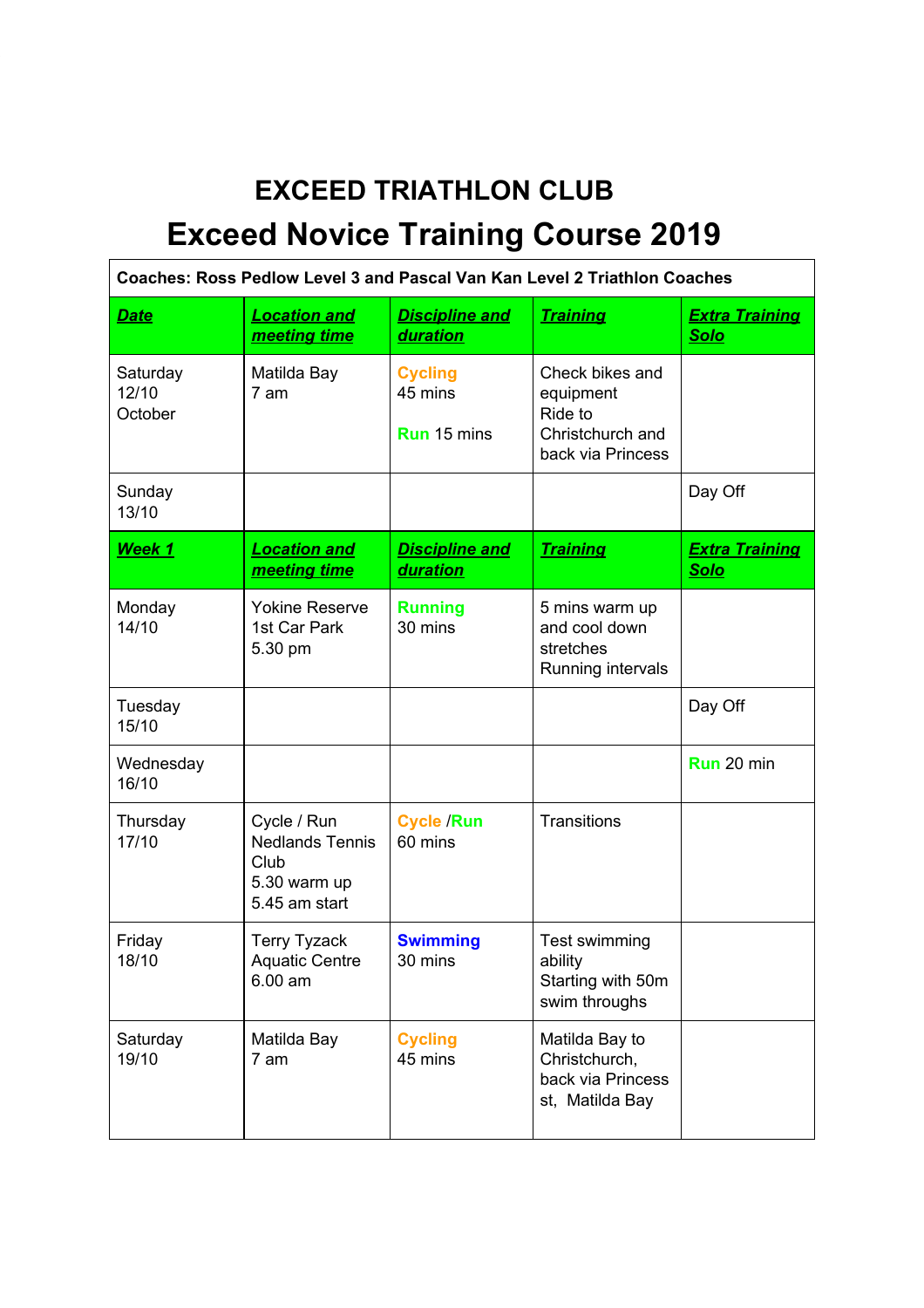|                    |                                                                                | <b>Run</b> 15 mins                       | Off bike                                                                |                                      |
|--------------------|--------------------------------------------------------------------------------|------------------------------------------|-------------------------------------------------------------------------|--------------------------------------|
| Sunday<br>20/10    |                                                                                |                                          |                                                                         | Day Off                              |
| <b>Week 2</b>      | <b>Location and</b><br>meeting time                                            | <b>Discipline and</b><br>duration        | <b>Training</b>                                                         | <b>Extra Training</b><br><b>Solo</b> |
| Monday<br>21/10    | <b>Yokine Reserve</b><br>1st Car Park<br>5.30 pm                               | <b>Running</b><br>35 mins                | 5 mins warm up<br>and cool down<br>stretches<br>Running fartlek         |                                      |
| Tuesday<br>22/10   |                                                                                |                                          |                                                                         | <b>Swim 500 m</b>                    |
| Wednesday<br>23/10 |                                                                                |                                          |                                                                         | Run 25 min                           |
| Thursday<br>24/10  | Cycle / Run<br><b>Nedlands Tennis</b><br>Club<br>5.30 warm up<br>5.45 am start | <b>Cycle /Run</b><br>60 mins             | Transitions                                                             |                                      |
| Friday<br>25/10    | <b>Terry Tyzack</b><br><b>Aquatic Centre</b><br>$6.00$ am                      | <b>Swimming</b><br>30 mins               |                                                                         |                                      |
| Saturday<br>26/10  | Matilda Bay<br>7 am                                                            | <b>Cycling</b><br>45 mins                | Matilda Bay to<br>Christchurch,<br>back via Princess<br>st, Matilda Bay |                                      |
|                    |                                                                                | <b>Run</b> 15 mins                       | Off bike                                                                |                                      |
|                    |                                                                                | Swim $1 \times 5$<br>mins                | Open water                                                              |                                      |
| Sunday<br>27/10    |                                                                                |                                          |                                                                         | Day Off                              |
| Week 3             | <b>Location and</b><br>meeting time                                            | <b>Discipline and</b><br><b>duration</b> | <b>Training</b>                                                         | <b>Extra Training</b><br><u>Solo</u> |
| Monday<br>28/10    | <b>Yokine Reserve</b><br>1st Car Park<br>5.30 pm                               | <b>Running</b><br>30 mins                | 5 mins warm up<br>and cool down<br>stretches                            |                                      |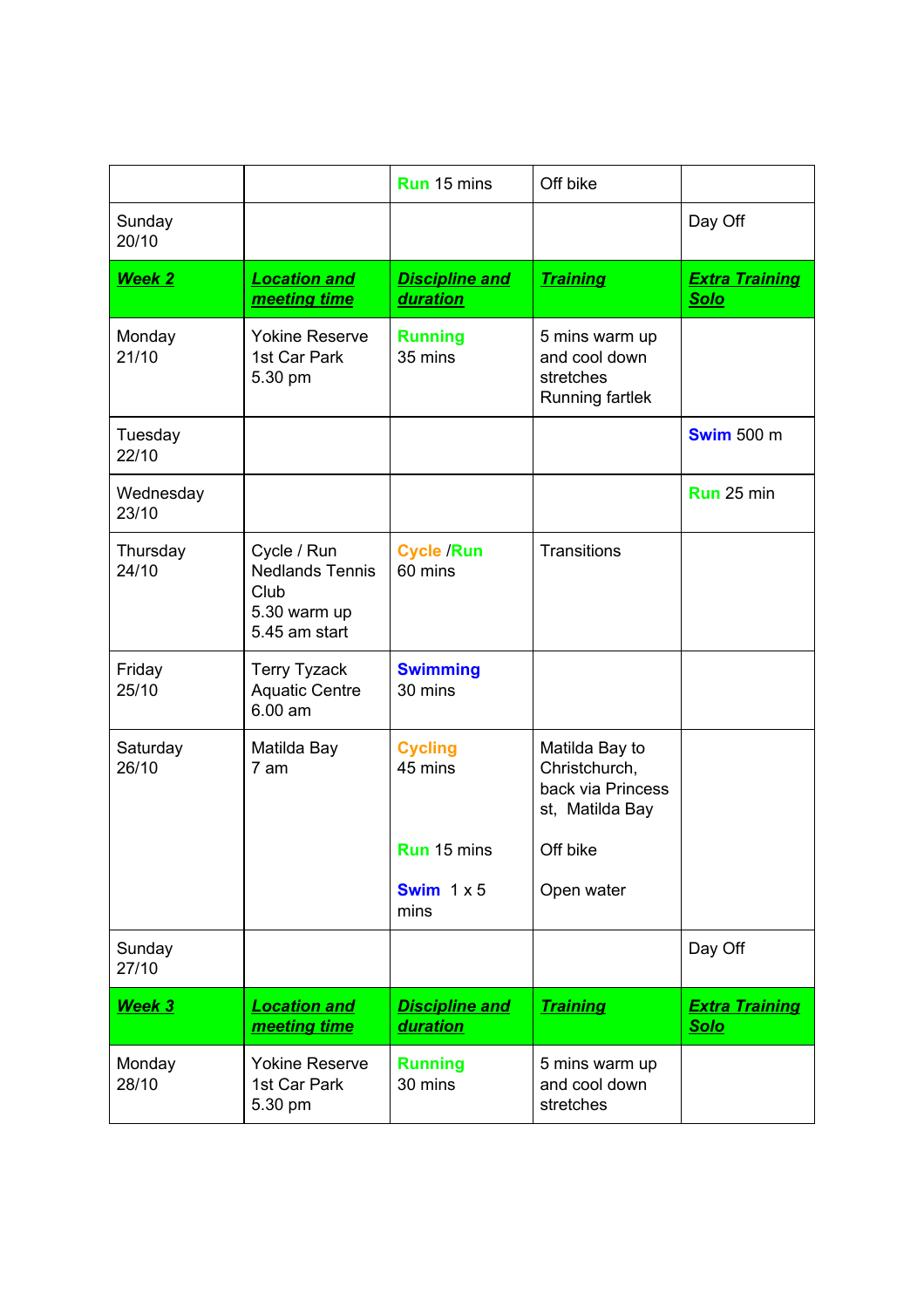|                            |                                                                                |                                          | Running intervals                                                      |                                      |
|----------------------------|--------------------------------------------------------------------------------|------------------------------------------|------------------------------------------------------------------------|--------------------------------------|
| Tuesday<br>29/10           |                                                                                |                                          |                                                                        | <b>Swim Pool</b><br>600 m non stop   |
| Wednesday<br>30/10         |                                                                                |                                          |                                                                        | Run 30 min                           |
| Thursday<br>31/10          | Cycle / Run<br><b>Nedlands Tennis</b><br>Club<br>5.30 warm up<br>5.45 am start | <b>Cycle /Run</b><br>60 mins             | Transitions                                                            |                                      |
| Friday<br>1/11<br>November | <b>Terry Tyzack</b><br><b>Aquatic Centre</b><br>$6.00$ am                      | <b>Swimming</b><br>45 mins               |                                                                        |                                      |
| Saturday<br>2/11           | Matilda Bay<br>5.45 am<br>Start with main<br>squad at Narrows                  | <b>Cycling</b><br>45 mins                | Matilda Bay to<br>Narrows then<br>Christchurch, Via<br>Jutland, return |                                      |
|                            |                                                                                | <b>Run</b> 15 mins                       | Off bike easy                                                          |                                      |
|                            |                                                                                | Swim $2 \times 5$<br>mins                | Open water                                                             |                                      |
| Sunday<br>3/11             |                                                                                |                                          |                                                                        | Day Off                              |
| Week 4                     | <b>Location and</b><br>meeting time                                            | <b>Discipline and</b><br><b>duration</b> | <b>Training</b>                                                        | <b>Extra Training</b><br><b>Solo</b> |
| Monday<br>4/11             | <b>Yokine Reserve</b><br>1st Car Park<br>5.30 pm                               | <b>Running</b><br>45 mins                | 5 mins warm up<br>and cool down<br>stretches<br>Running fartlek        |                                      |
| Tuesday<br>5/11            |                                                                                |                                          |                                                                        | <b>Swim 600 m</b>                    |
| Wednesday<br>6/11          |                                                                                |                                          |                                                                        | Run 30 min                           |
| Thursday<br>7/11           | Cycle / Run<br><b>Nedlands Tennis</b>                                          | <b>Cycle /Run</b><br>60 mins             | Transitions                                                            |                                      |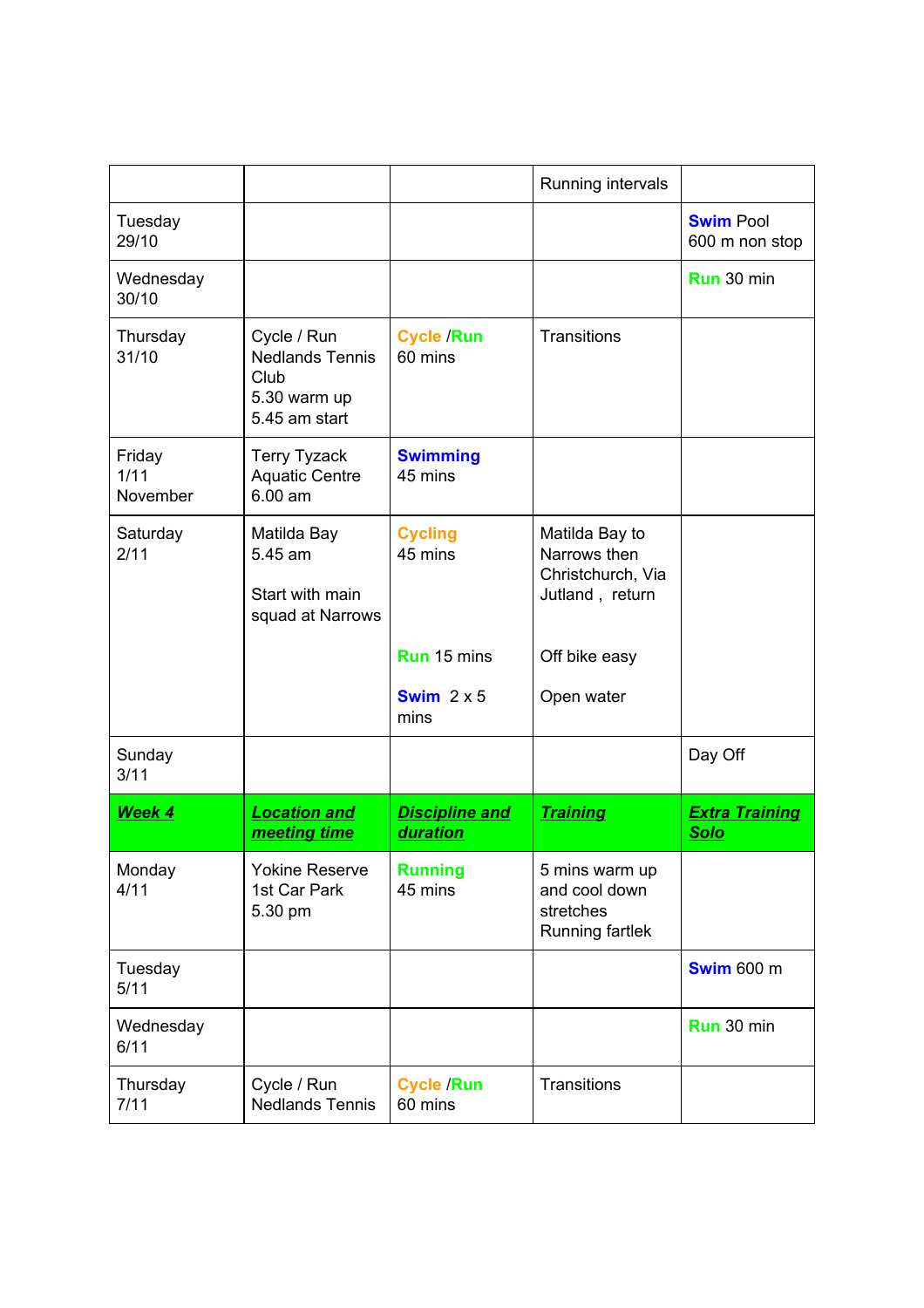|                    | Club<br>5.30 warm up<br>5.45 am start                                          |                                   |                                                                                           |                                      |
|--------------------|--------------------------------------------------------------------------------|-----------------------------------|-------------------------------------------------------------------------------------------|--------------------------------------|
| Friday<br>8/11     | <b>Terry Tyzack</b><br><b>Aquatic Centre</b><br>6.00 am                        | <b>Swimming</b><br>45 mins        |                                                                                           |                                      |
| Saturday<br>9/11   | <b>Race Day</b><br><b>EXSS</b><br><b>Team Relay</b>                            |                                   | <b>Triathlon Team</b><br>Relay<br>300 swim<br>8 km rike<br>$1.5$ km run                   |                                      |
|                    | Matilda Bay<br>7 am                                                            | <b>Cycling</b><br>45 mins         | Matilda Bay to<br>Christchurch,<br>back via Princess<br>st, Matilda Bay<br>x <sub>2</sub> |                                      |
|                    |                                                                                | <b>Run</b> 15 mins                | Off bike easy                                                                             |                                      |
|                    |                                                                                | <b>Swim</b> 10 mins               | Open water                                                                                |                                      |
|                    |                                                                                |                                   |                                                                                           |                                      |
| Sunday<br>10/11    |                                                                                |                                   |                                                                                           | Day Off                              |
| Week 5             | <b>Location and</b><br>meeting time                                            | Discipline and<br><b>duration</b> | <b>Training</b>                                                                           | <b>Extra Training</b><br><b>Solo</b> |
| Monday<br>11/11    | <b>Yokine Reserve</b><br>1st Car Park<br>5.30 pm                               | <b>Running</b><br>45 mins         | 5 mins warm up<br>and cool down<br>stretches<br>Running intervals                         |                                      |
| Tuesday<br>12/11   |                                                                                |                                   |                                                                                           | <b>Swim 700 m</b>                    |
| Wednesday<br>13/11 |                                                                                |                                   |                                                                                           | Run 30 min                           |
| Thursday<br>14/11  | Cycle / Run<br><b>Nedlands Tennis</b><br>Club<br>5.30 warm up<br>5.45 am start | <b>Cycle /Run</b><br>60 mins      | Transitions                                                                               |                                      |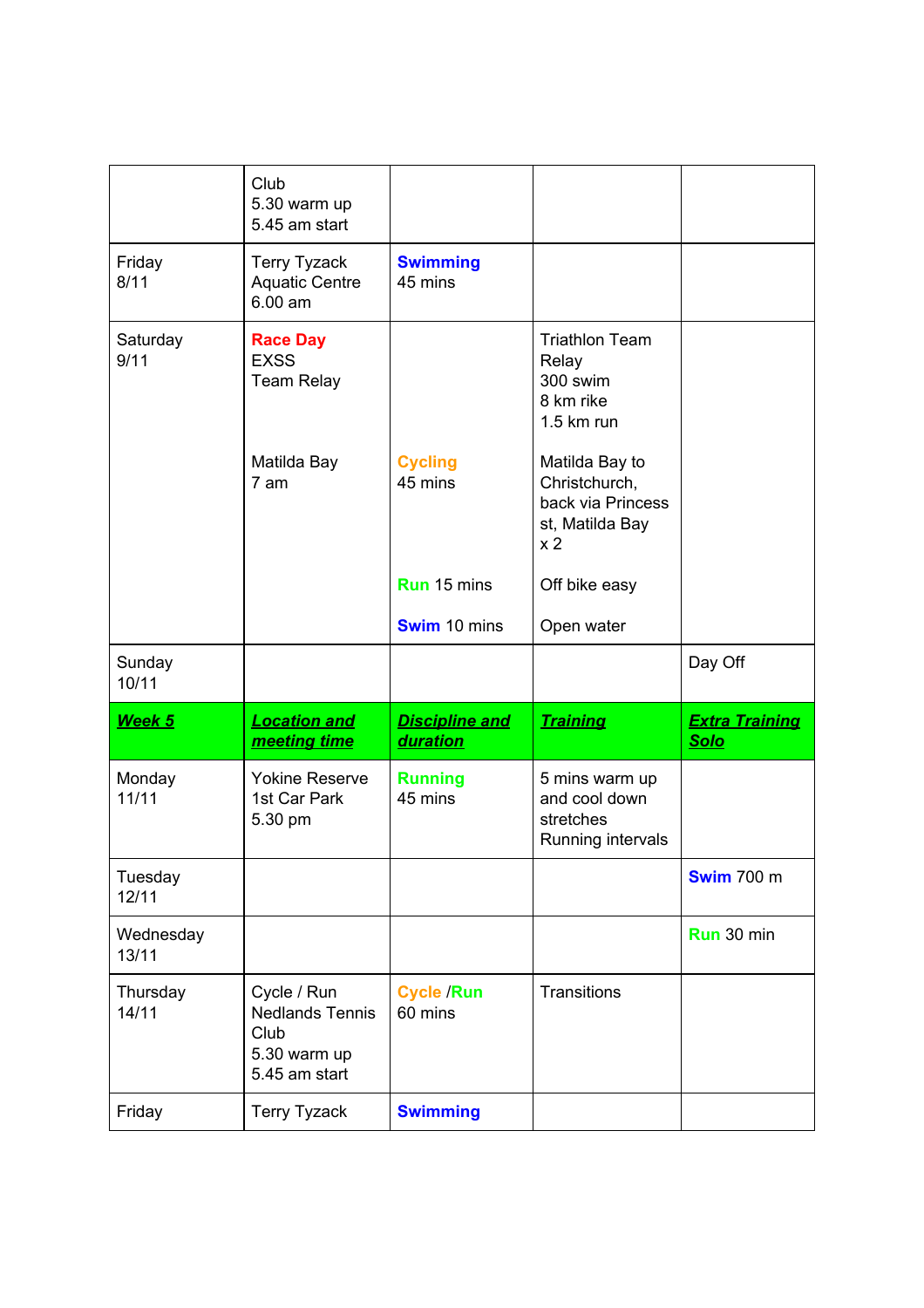| 15/11              | <b>Aquatic Centre</b><br>6.00 am                                               | 45 mins                                  |                                                                                                             |                                      |
|--------------------|--------------------------------------------------------------------------------|------------------------------------------|-------------------------------------------------------------------------------------------------------------|--------------------------------------|
| Saturday<br>16/11  | Matilda Bay<br>7 am                                                            | <b>Cycling</b><br>45 mins                | Matilda Bay to<br>Christchurch, and<br>return back<br>@pace x 5 min<br>effort Matilda Bay<br>x <sub>2</sub> |                                      |
|                    |                                                                                | <b>Run</b> 15 mins                       | Off bike easy                                                                                               |                                      |
|                    |                                                                                | <b>Swim</b> 10 mins                      | Open water                                                                                                  |                                      |
| Sunday<br>17/11    |                                                                                |                                          |                                                                                                             | Day Off                              |
| Week 6             | <b>Location and</b><br>meeting time                                            | <b>Discipline and</b><br><b>duration</b> | <b>Training</b>                                                                                             | <b>Extra Training</b><br><b>Solo</b> |
| Monday<br>18/11    | <b>Yokine Reserve</b><br>1st Car Park<br>5.30 pm                               | <b>Running</b><br>40 mins                | 5 mins warm up<br>and cool down<br>stretches<br><b>Running fatrlek</b>                                      |                                      |
| Tuesday<br>19/11   |                                                                                |                                          |                                                                                                             | <b>Swim 600 m</b>                    |
| Wednesday<br>20/11 |                                                                                |                                          |                                                                                                             | Run 25 min                           |
| Thursday<br>21/11  | Cycle / Run<br><b>Nedlands Tennis</b><br>Club<br>5.30 warm up<br>5.45 am start | <b>Cycle /Run</b><br>60 mins             | Transitions                                                                                                 |                                      |
| Friday<br>22/11    | <b>Terry Tyzack</b><br><b>Aquatic Centre</b><br>$6.00$ am                      | <b>Swimming</b><br>45 mins               |                                                                                                             |                                      |
| Saturday<br>23/11  | <b>Floreat Beach</b><br>7 am                                                   | Pre race                                 | cycle 30 mins<br>run 10 mins<br>swim 10 mins<br>all easy                                                    |                                      |
| Sunday<br>24/11    | <b>Race Day</b><br>Club                                                        | Race Triathlon                           | 750 m swim<br>20km cycle                                                                                    |                                      |